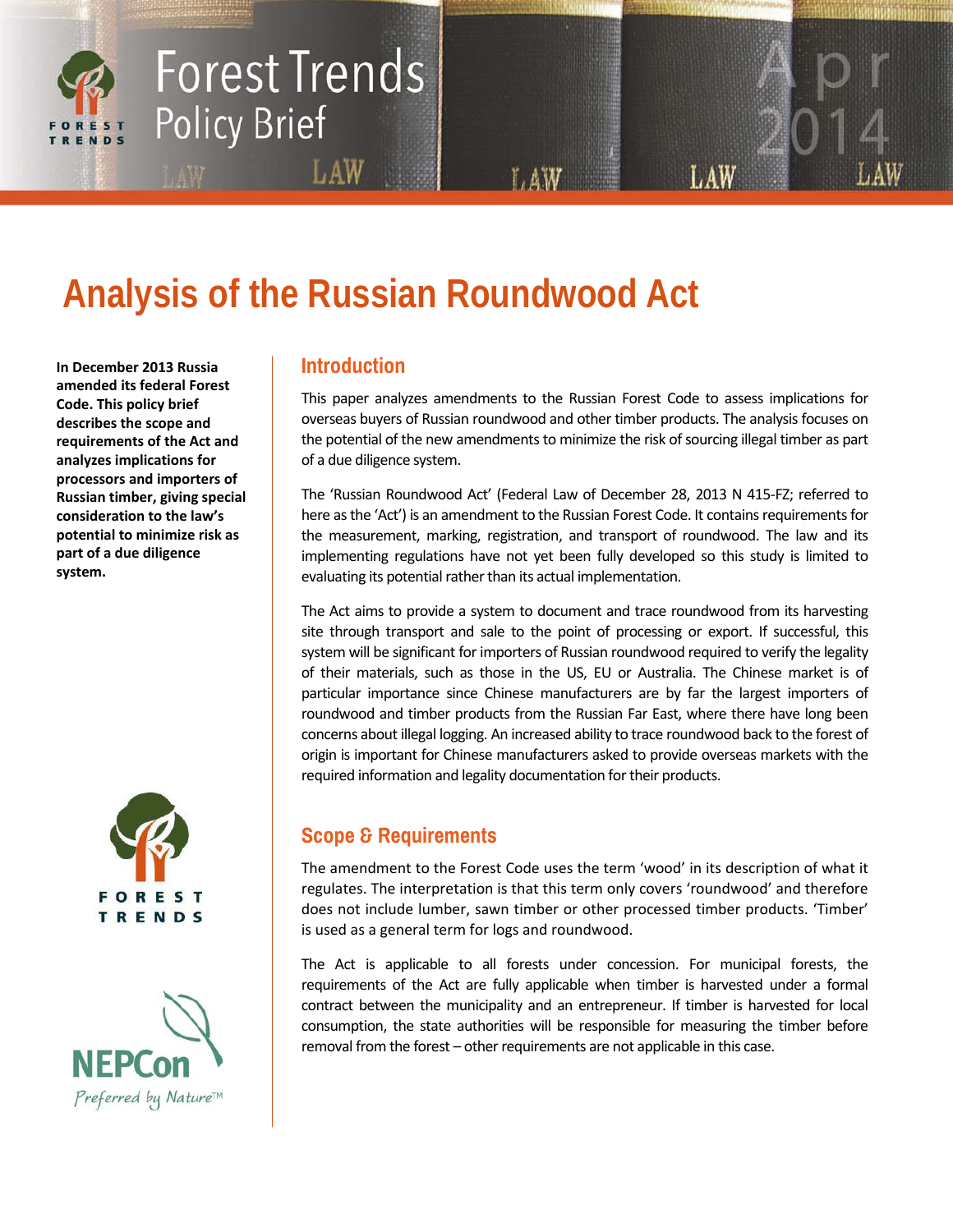Below is a summary of the scope and requirements of the Act

- I. Prohibition of distribution of timber harvested for the needs of the local population
	- a. The Act includes a ban on the free distribution and transfer of ownership of timber harvested by local communities for local use. Such timber may not be legally sold for commercial purposes (e.g. to sawmills, pulp mills, etc.).
- II. Measurement of harvested timber
	- a. Introduction of compulsory measuring of harvested timber from forest areas under concession.
	- b. The Acts states that timber measurement shall be done before removal of timber from the forest.
- III. Marking of roundwood
	- a. Roundwood of the species oak, beech and ash must be marked with individual marks (procedure is yet to be developed).
	- b. Other species are not required to be marked.
	- c. Information on marking roundwood shall be submitted by the forest manager to the government and recorded in the online information management system.
- IV. Accompanying Document
	- a. It is prohibited to transport roundwood without an 'Accompanying Document' issued by the owner of the wood prior to transport. The Act does not formally name this document, nor has a template been developed yet, but it does list information it will contain:
		- i. Roundwood owner
		- ii. Consignee (actor receiving the roundwood)
		- iii. Carrier
		- iv. Species
		- v. Volume
		- vi. Assortment (quality)
		- vii. Origin
		- viii. Destination
	- b. The Accompanying Document shall not be issued for the transport of wood harvested for the needs of local populations.
- V. Transaction declaration (online)
	- a. Any transaction involving roundwood, including export, must be declared by legal persons or entities making transactions using an electronic form on the Unified State Automated Information System.
	- b. The information contained in this declaration shall include:
		- i. Wood owner
		- ii. Volume
		- iii. Species
		- iv. Assortment (such as sawn log grade, pulp wood grade or firewood grade)
		- v. Information on lease agreement or other documents on the granting of forest area
		- vi. Information on roundwood purchase contract
- VI. State Unified Automated Information System (Information System)
	- a. An online Unified State Automated Information System of timber measurement and transactions will be created by the state.
	- b. The new information system shall also integrate existing systems, such as the harvesting areas satellite monitoring system, and facilitate the quick identification of illegal harvesting activities.
	- c. All transactions involving roundwood must be declared and submitted by the owner of the roundwood for inclusion in the new online Information System.
- VII. Penalties
	- a. Punitive measures for non-compliance with the new legal requirements are introduced, with a list of the type of violations and a range of possible fines.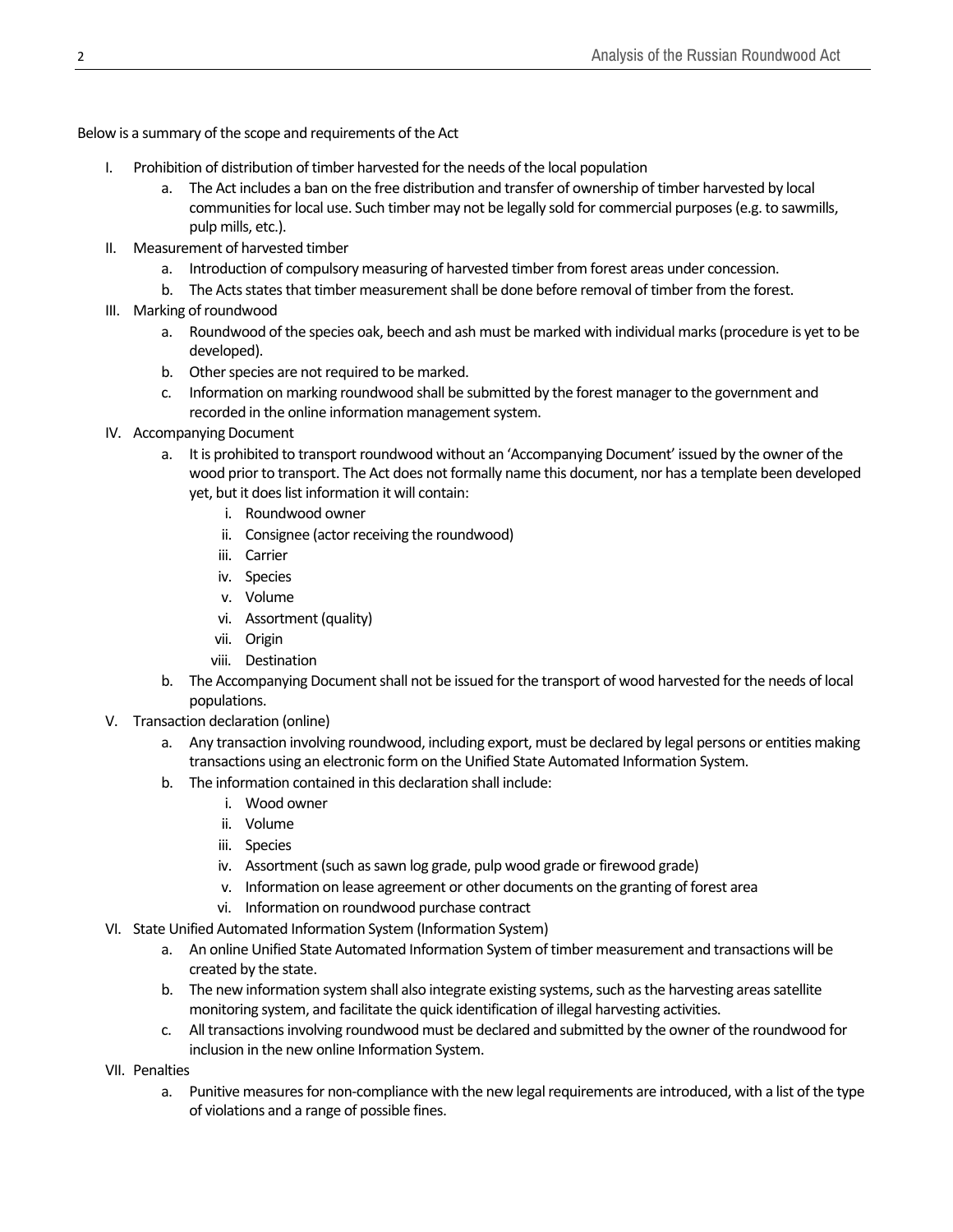## **Phasing in Implementation of Roundwood Act**

The Act will be introduced in stages, coming into full effect on January 1, 2016. The stages of introduction of the main regulations are shown in the table below:

|           | Key Issues of the Law                                                                                                                                                                                                                                     | <b>Enforcement Date</b> |
|-----------|-----------------------------------------------------------------------------------------------------------------------------------------------------------------------------------------------------------------------------------------------------------|-------------------------|
|           | Prohibition of free distribution of timber harvested by local communities for domestic use.<br>Initial development of the online information system with basic data input                                                                                 | February 1, 2014        |
|           | Prohibition of roundwood transportation without Accompanying Document.                                                                                                                                                                                    | July 1, 2014            |
|           | Timber measurement by forest users required prior to removal from forest.<br>Marking of valuable tree species (oak, beech, ash) required.<br>Penalties implemented for the lack of an Accompanying Document during roundwood transportation.              | January 1, 2015         |
| $\bullet$ | Implementation of the Information System<br>Requirement to declare all transactions involving roundwood.<br>Penalties implemented for non-compliance with the law concerning roundwood measurement in the<br>forest and marking of valuable tree species. | July 1, 2015            |
| $\bullet$ | Penalties implemented for non-compliance with the law concerning provision of the roundwood<br>transaction declaration.                                                                                                                                   | January 1, 2016         |

The following procedures, systems and regulations are mentioned in the Act but are not enacted at the time of writing:

- a. The procedure for timber measurement in the forest;
- b. The procedure and requirements for marking roundwood;
- c. The Accompanying Document form and the rules for its completion;
- d. The form and procedure for online declaration of roundwood transactions;
- e. The information system operating procedures;
- f. The rules for reporting data to the information system and the forms for reporting data;
- g. The forms and procedures for making requests for data from the Information System.

Furthermore, the government has not yet announced which information from the information system will be publicly available. Under the Act the Information System data may be placed online in the public domain.

The exact delegation of responsibilities and obligations under the Act are not yet defined by the Russian authorities.

## **Limitations & Possibilities**

As currently formulated, the Act contains limitations as well as possibilities for minimizing the risk of sourcing timber from unknown or illegal sources as part of a due diligence system .

These limitations and possibilities should be considered by buyers of Russian roundwood and other timber products seeking to assure traceability and legality in their supply chains.

#### **Limitations**

- **1. Implementing regulations and procedures**: A key limitation of the Act is the lack of implementing measures and procedures. The law will not fulfill its intended purpose without such regulations and procedures. The content of these documents and methods for enforcement will ultimately define the legislative environment and integrity of the system. This analysis is therefore strictly limited to evaluating existing formulations of the Act.
- **2. Prohibiting the transfer of timber for the needs of local populations into the commercial market**: One of the main articles of the Act is the prohibition of transferring ownership of timber harvested for the needs of the local population. If enforced, this requirement closes a loophole which has allowed timber harvested by local communities for household use to be illegally resold and processed for commercial trade. Historically the national volume of municipal quotas has amounted to approximately 20 million cubic meters (m3) per year. Nonetheless, under-regulation and lax oversight by executive authorities and law enforcement agencies has allowed this timber to be "legalized" when ownership was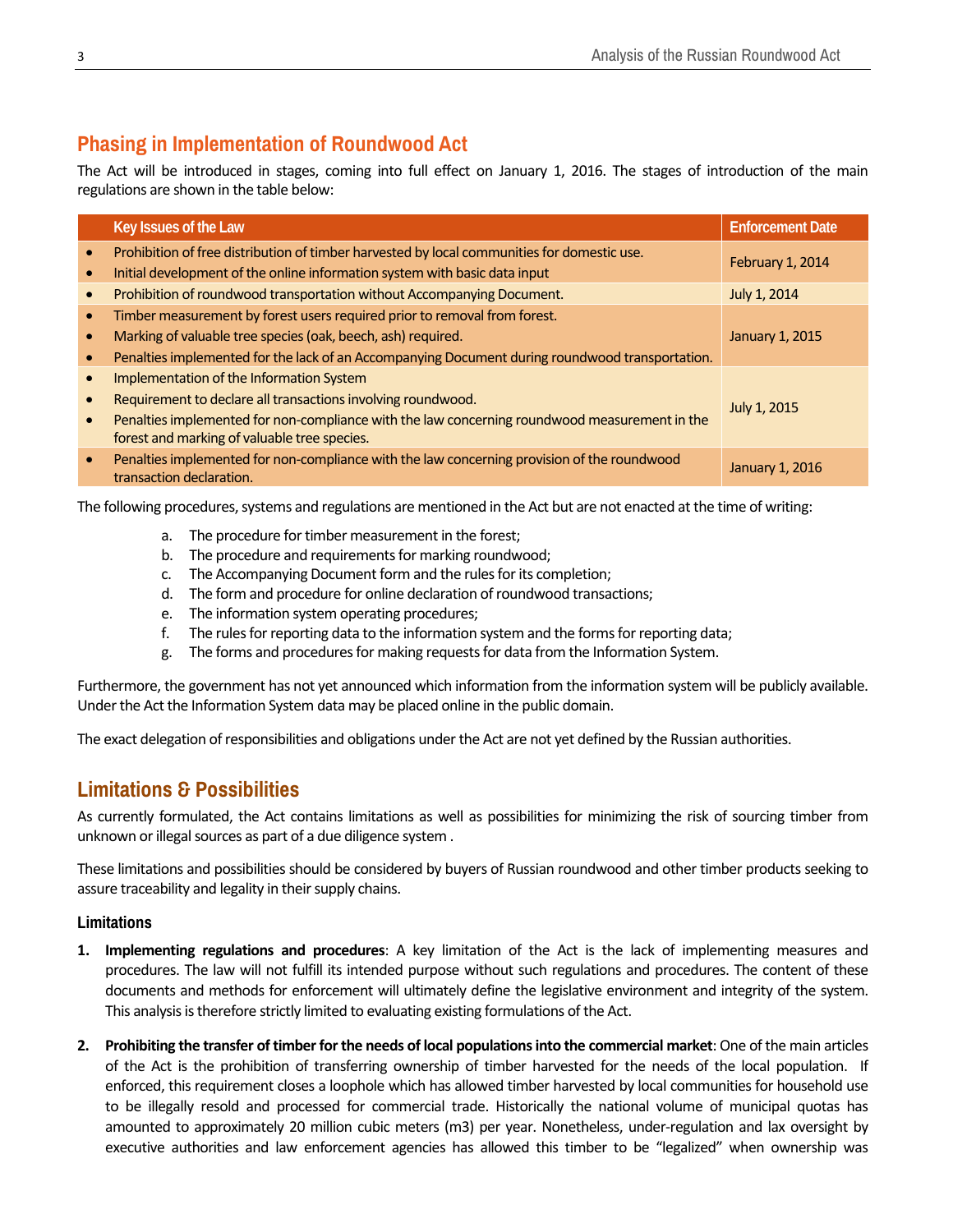transferred from a person to a business entity. The Act now precludes legalization at this stage. However, if state control and enforcement continue to be ineffective, timber intended for local use may well continue to be transferred to informal (black) wood markets and mixed into legal supply through illegal sawmilling, etc.

- **3. Limitation of scope**: The Act only includes 'roundwood' in its scope, therefore excluding sawn timber and other processed products. This considerably constrains the potential impact of the Act. Russia exports large quantities of sawn timber and this is likely to increase relative to roundwood as a result of Russian export taxes. Therefore in many cases the chain of documents and required information as regulated in the Act will not extend "to the border." The chain will generally stop somewhere within Russia, at the point where roundwood is turned into a processed product. Thus, in order to use the document chain in a due care/due diligence process, importers of processed materials will need to identify the processor and request information from that company about the specific roundwood origin and documentation associated with the products they purchased. This makes the applicability of the Act very limited for sawn timber and other processed products, as importers will still have to carry out significant supply chain investigations in order to fulfill due care/due diligence requirements.
- **4. The sawnwood loophole**: The Act only covers roundwood and not processed timber products. A considerable proportion of roundwood of doubtful provenance is still being milled, particularly at smaller production facilities located in close proximity to the harvesting areas. Once the roundwood is milled – no matter how roughly – the main provisions allowing for controls are no longer applicable. Enforcement actions should therefore be thorough enough to ensure that all harvested timber is documented within the system before it reaches the saw mill. Russian authorities do not currently have sufficient resources to efficiently control such transactions and the Act does not solve this problem.
- **5. Timber measurement increases ability to identify overharvesting, but…:** The Act's requirement for timber measurement prior to transport from the forest theoretically builds a statistical capacity to quickly identify overharvesting and facilitate inspections to stop illegal harvesting. The Act states that measurements are to be conducted by the forest manager, but specifics will depend on the contents of the timber measurement procedure which is still to be developed and approved by the government. Even then, forest inventory data in Russia is generally very imprecise and often not recorded in practice which means that measuring the timber before harvesting adds limited value until forest inventory data is also improved. Roundwood from intermediate and sanitary logging is covered by the regulation, but there is still a risk that this type of harvesting will continue to be used as a cover for overharvesting and subsequent "legalization" through corruption and illegal manipulation of different types of permits.
- **6. The timber assortment loophole**: A commonly reported approach to "legalizing" illegal timber in Siberia and the Russian Far East involves the use of legal harvest quotas for illegally harvested timber. In these regions there are very few pulp and paper mills so forest material is transported long distances from the forest; high transport costs often render transportation of low quality logs and other residues to the pulp mill unprofitable. For example, after harvesting and grading the timber, a forest manager may conclude that only 50% of the timber is of saw log quality, while the remaining material is only of pulp or firewood quality. The manager might then officially register only 50% of harvested timber and leave or burn the remaining poor quality logs. Subsequently, that volume may be substituted with high quality illegal timber and sold by this forest manager. Only by ensuring the reconciliation of pre-harvest forest inventory data and timber measurement data will the Act be able to fully address this loophole.
- 7. **Transportation by-laws need to be created, including anti-corruption measures**: The introduction of special documents and documentation systems for the transport of logs may reduce the overall transportation of illegal timber, especially over long distances. However, practical implementation will depend on the content of the bylaws and the resources and competence of traffic officers responsible for verifying transportation documents. This stage of the supply chain has historically been a source of illegal revenue generation for chronically underpaid traffic officials – a problem that the Act is unlikely to solve. In fact added paperwork may even exacerbate the risk of corrupt practices as new checkpoints and approvals may be created – the question is how well the Information System and the paper-based documents will be correlated.
- **8. Online declaration**: The Act requires that forest users provide this information at least one day in advance of any given transaction. This requirement will be easily fulfilled by those forest users who forward roundwood to one site. However,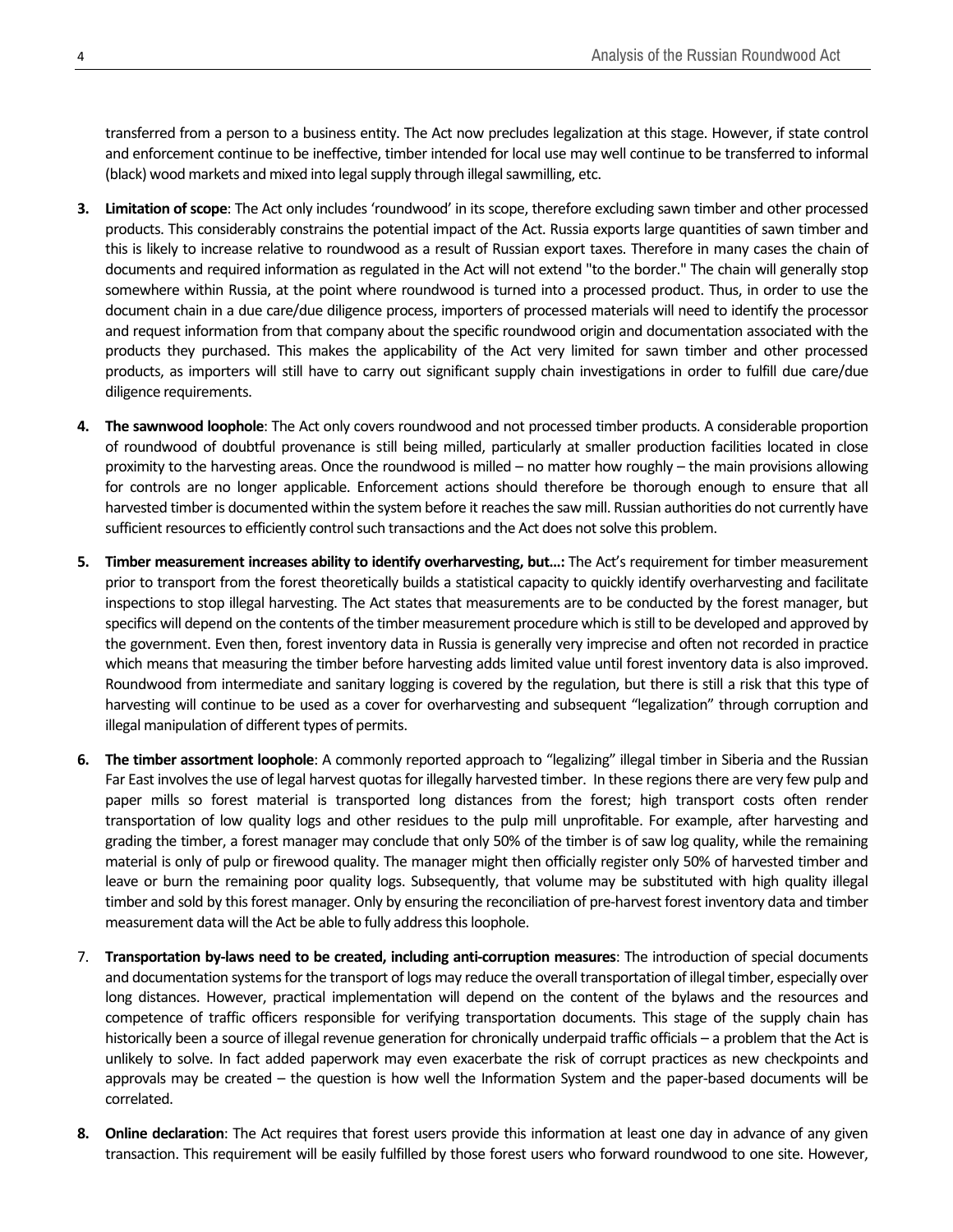such prior notification becomes more complex if the roundwood is forwarded from periodic harvesting sites or moved to several sites, or with the use of motor vehicles belonging to one or more buyers or contractors. Small businesses and individual entrepreneurs, especially those in remote provincial areas, may not have the technical capacity and skills to comply with the electronic requirements. This requirement adds to the bureaucracy and takes away the necessary flexibility of decision-making between responsible companies, especially if they are small and medium-sized businesses. Experience has shown that companies that are already manipulating the system are generally the most efficient in adjusting to such bureaucratic barriers. Small and medium sized operations are more often hindered by their lack of capacity and resources.

**9. Corruption**: Even if the necessary bylaws and procedures are developed and implemented, the efficiency of the system to provide meaningful legality assurance is dependent upon the ability of the actors to curtail corrupt practices. Considering the reported problems of corruption and the complexity of different illegal harvesting schemes, it is likely that the systems required by the Act, though focused on paperwork and registration, will be just as vulnerable to corrupt practices as current systems are.

In general, the Act has some significant limitations regarding sawn timber and the ability of overseas buyers to draw conclusions regarding the underlying legality of the timber.

#### **Possibilities**

If successfully implemented and enforced, the Act does have the potential to enable overseas importers of Russian roundwood and timber products to provide clients with information on the origin of the material and some indication of legality. This could be particularly helpful to Chinese importers of Russian timber who have buyers in regulated markets such as the United States, Australia and the EU. These regulated markets have established requirements for importers for due care/due diligence, including the obligation to access information about timber origin and species and assess and mitigate risks that the timber was harvested illegally.

The date made available by the documents and information system will provide important information that can be used as inputs to a due diligence process, such as information on species, origin, and some aspects of legality. However, the Act does not address certain issues related to the underlying legality of the timber, as described above.

## **Milestones in Implementation**

Though the Act has limitations it also has the potential to play a significant role in controlling illegal logging; this is especially true for the three hardwood species through systematic and individual log marking.

Pending efficient and full implementation, it should be possible for buyers of Russian logs to gain access to the following information according to the schedule below:

- **July 1, 2014:** This date marks the planned start of the use of the Accompanying Document. In theory it would be possible for importers of Russian roundwood to request a copy of the Accompanying Document and ensure that the required information is included (see the section above on the contents of the Act). However, since the obligations for measuring and marking high value species will not be implemented by this date, the value of the Accompanying Document must be carefully considered.
- **January 1, 2015:** On this date the requirements for marking oak, beech, and ash, as well as the timber measurement obligation, are implemented. Buyers of these three hardwoods should be able to gain assurance that such species originate from legal transport by comparing the Accompanying Document to the actual markings on the logs. Also, the timber measurement requirements (for all species) could potentially mean a reduced risk of overharvesting.
- **July 1, 2015:** The Information System is planned to be implemented on this day. Buyers of Russian roundwood would be able to access online information about the roundwood they purchase. It is not yet established how access to the data in the system will be governed, so it is hard to make any affirmative conclusions about its functionality and efficiency in meeting its objectives.